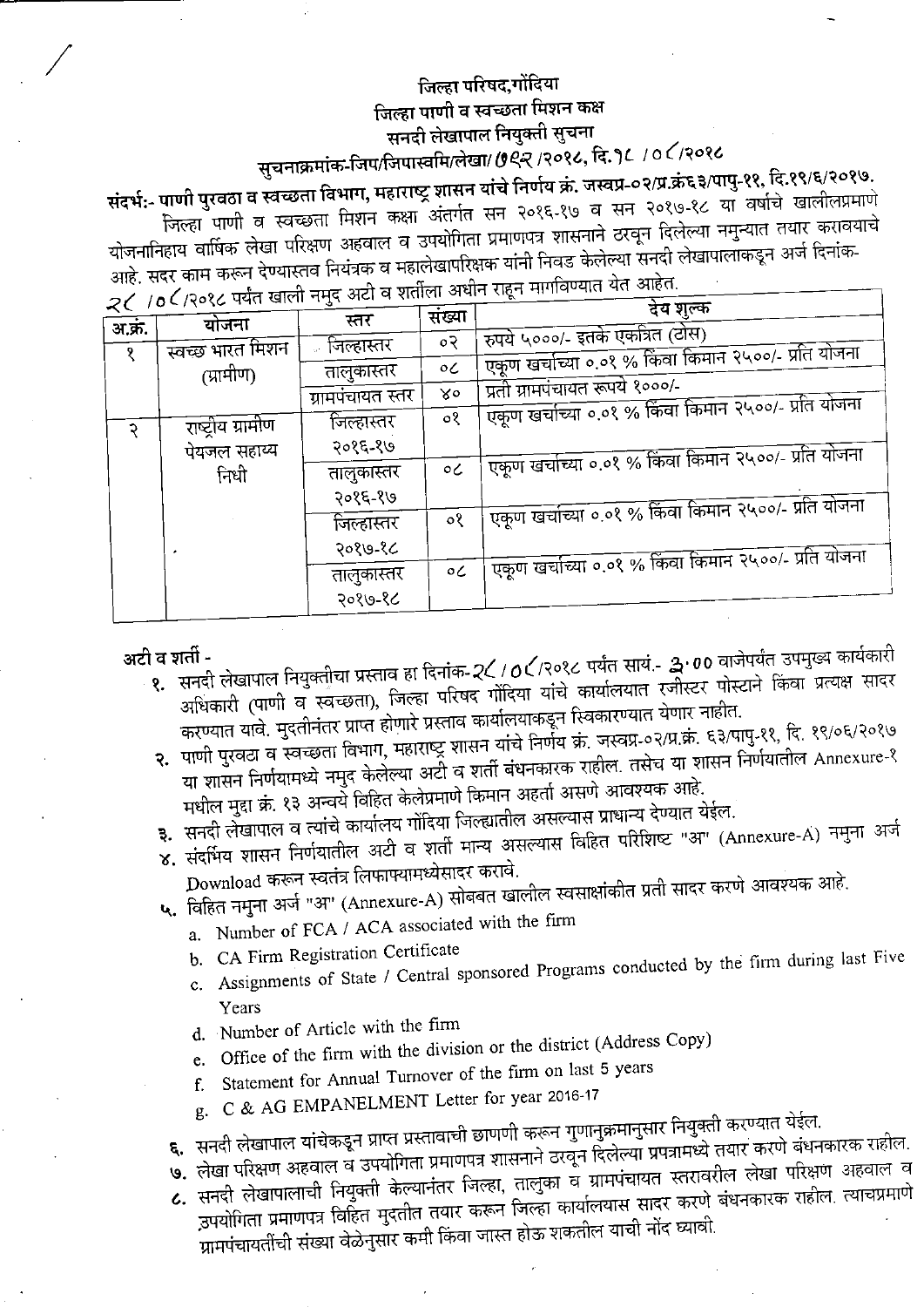- ९. सनदी लेखापाल संस्थेने ग्रामपंचायतीस वैयक्तिकरित्या भेट देणे व लेखा परिक्षण व्यवस्थापक यांनी एकूण ग्रामपंचायतीच्या २०% ग्रामपंचायतीचे स्वयं पर्यवेक्षण करणे आवश्यक आहे.
- १०. सनदी लेखापालाचे शुल्क शासनाने ठरवून दिल्यानुसार देय राहील, अतिरिक्त TA / DA दिल्या जाणार नाही.
- ११. लेखा परिक्षण अहवाल व उपयोगिता प्रमाणपत्र शासनाकडून स्विकृत केल्यानंतरच त्याबाबत देयकाचे भुगदान करण्यात येईल. यापुर्वी कोणत्याही प्रकारचे अग्रीम कार्यालयाकडून देण्यात येणार नाही.
- १२. कार्यादेश आदेश मिळाल्यापासून सात दिवसाचे आत रू. ५००/- चे स्टॅम्प पेपरवर अटी व शर्ती बाबत करारनामा करणे बंधनकारक राहील.
- १३. सनदी लेखापालांची प्रत्येक योजना निहाय स्वतंत्र लेखापरिक्षण अहवाल ०३ प्रतीत दि. १२ / ०९/२०१८ पूर्वी सादर करणे बंधनकारक राहील. विहित मुदतीत लेखापरिक्षण अहवाल सादर न करण्यास सनदी लेखापालांचे शुल्कात १० % कपात करण्यात येईल.
- १४.सनदी लेखापालांना सदर अहवालात दिलेल्या सुचनेप्रमाणे कार्यवाही करून खालील बाबी प्रमाणित करणे आवश्यक आहे.
	- योजनांच्या सर्व मार्गदर्शक सुचनांचा अद्यावत अभ्यास करून त्या अनुषंगाने लेखा तपासणी करण्यात  $i)$ आली आहे.
	- शासनाचे अनुदानाचे वितरण निश्चित प्रमाणानुसारच करण्यात आलेला आहे.  $\mathbf{ii}$
	- लेखा तपासणी कालावधीत योजनेचा पैसा ज्या बँकेत ठेवलेला आहे त्या बँकेशी ताळमेळ करण्यात iii) आलेला आहे.
	- जिल्हास्तरावर सर्व तालुक्यांसाठी एकत्रित भत्ता नोंदवही अद्यावत ठेवण्यात आली आहे.  $iv)$
	- कोणत्याही अग्रिम रक्कमा परस्पर खर्च म्हणून दाखविण्यात आलेला नाही.  $\mathbf{v}$
	- एका योजनेचा निधी अन्य योजनेकडे वळविण्यात आला नाही. vi)
	- एका योजनेकरीता एकच बँक खाते ठेवण्यात आलेले आहे. vii)
- १५.प्राप्त प्रस्ताव हे गुणानुक्रमानुसार मंजूर करणे तथा रद्द करण्याचे सर्व अधिकार मा. मुख्य कार्यकारी अधिकारी, जिल्हा परिषद गोंदिया यांना राहील.
- १६. वेळोवेळी प्राप्त शासन निर्णय / शासन परिपत्रक / मार्गदर्शक सुचनानुसार लेखापरिक्षणा बाबतची कार्यवाही करावी लागेल.
- १७.वर नमूद केलेल्या योजनेकरीता लिफाफ्यात प्रस्ताव सादर करावे. लिफाफ्यावर "Application for Appointment of CA Firms / Auditors for Scheme Under DWSM ZP Gondia" नमुद करण्यात यावे.
- १८. दरपत्रक सादर करावयाचा पत्ता जिल्हा पाणी व स्वच्छता मिशन कक्ष, स्वच्छ भारत मिशन (ग्रामीण),

पतंगा मैदान, आमगांव रोड, प्रशासकिय ईमारत १ ला माळा.

जिल्हा परिषद गोंदिया-४४१६०१<br>न्दुट्रध्बनी कु.०७१८२, २३४०५६

(डॉ. राजा दयानिधी) मुख्य कार्यकारी अधिकारी<br>जिल्हा परिषद गोंदिया